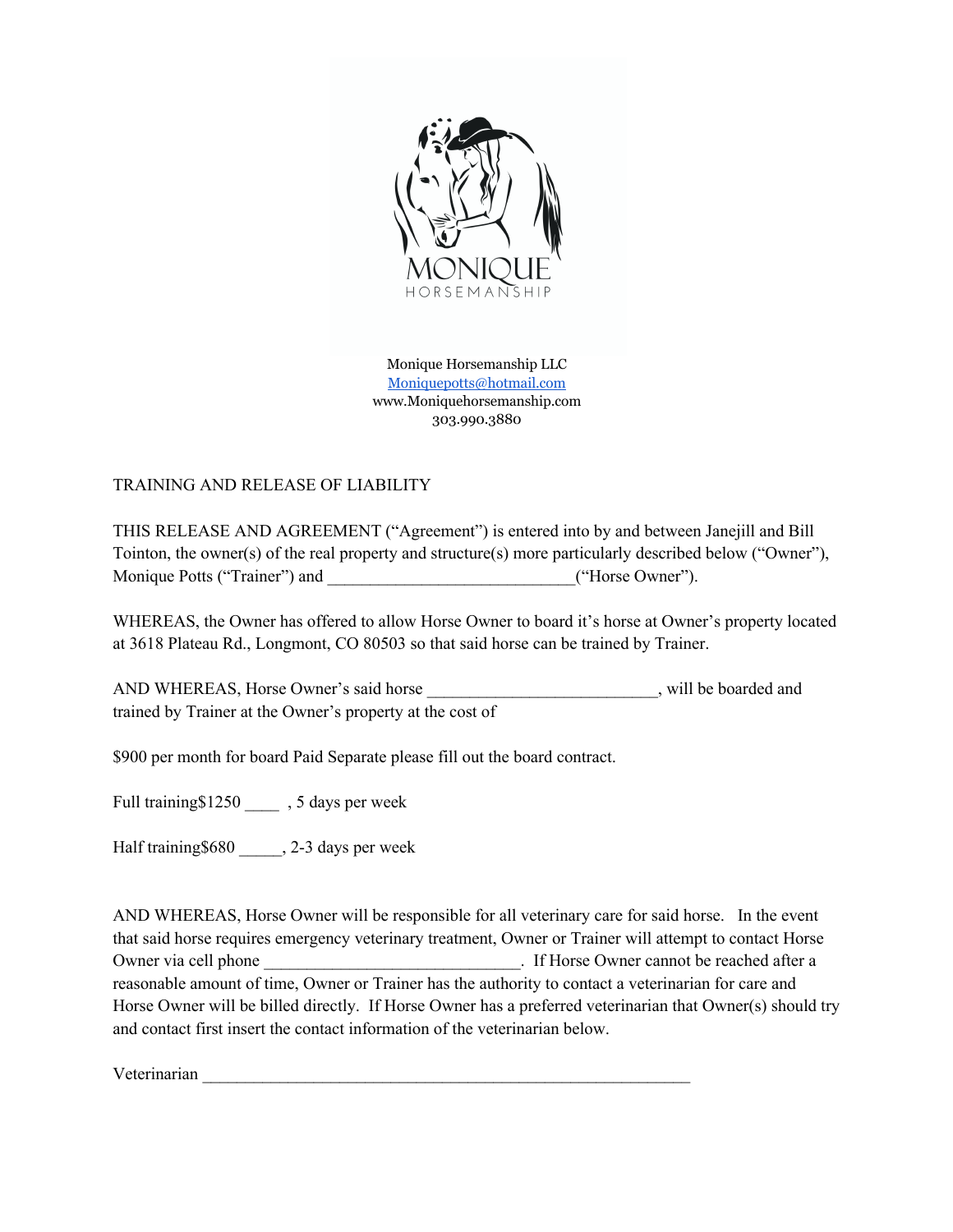Phone Number

NOW THEREFORE, for the mutual promises and agreements, and other good and valuable consideration set forth in this Agreement, including the mutual promises and waivers herein, the parties agree as follows:

1.The Owner hereby grants Horse Owner the right to enter the property for the purpose of caring for and visiting said horse at reasonable hours and within a reasonable scope of use.

2.Horse Owner assumes liability for the health and well-being of said horse per C.R.S. § 13-21-119.

3. Owner and Trainer shall not be liable for any sickness, disease, theft, death or injury suffered by said horse.

4. The Horse Owner understands that horses are large, possibly dangerous, flighty living animals that can frequently injure themselves. With that, Horse Owner agrees that while the horse is boarded/trained with Trainer/Owner, Trainer/Owner shall not be liable for any injury, sickness, death or theft suffered by the horse or any other cause of action arising from or connecting to the boarding/training of said horse.

5. During the time that the horse(s) are being trained the horse(s) shall be in the custody of the Trainer. The Horse Owner has inspected the Trainer's/Owner's premises and/or has in some other way satisfied himself that the conditions of the premises and the facilities will provide an adequate and reasonable level of safety for the Horse Owner's horse(s). Horse Owner further understands that the training of a horse involves the placing of above normal stresses on the horse both physically and mentally and that the Trainer is in no way responsible for the results of the reasonable levels of stress which could potentially cause injury, illness and/or loss of horse(s) by death. Horse Owner further agrees to be responsible for any and all damages, injuries, loss of life caused by or to the animals while in control of the Horse Owner, Horse Owner's family members, invitees or other handlers or agents appointed by them, and also for any acts of the Horse(s) caused by vices or dangerous behavior not disclosed to the Trainer by Horse Owner. Horse Owner is also responsible for accidents, injuries, and loss of life sustained by Horse, Horse Owner's family members, invitees and agents caused by or in relation to the Horse Owner's horse(s).

6. Horse Owner fully understands that Trainer/Owner does not carry any insurance on any horses not owned by it for boarding or for any other purposes, whether public liability, accidental injury, theft, or equine mortality insurance and that all risks connected with boarding or for any other reason for which the horse(s) in the possession of, and on the premises of Trainer/Owner are to be borne by the Horse Owner.

7. The standard of care applicable to Trainer/Owner is that of ordinary care of a prudent horse owner and not as a compensated Bailee. In no event shall Trainer/Owner be held liable to Horse Owner for equine death or injury. Horse Owner agrees to obtain equine insurance for any animals, at Horse Owner's expense, or forego any claim for any amount. Horse Owner agrees to disclose this entire agreement to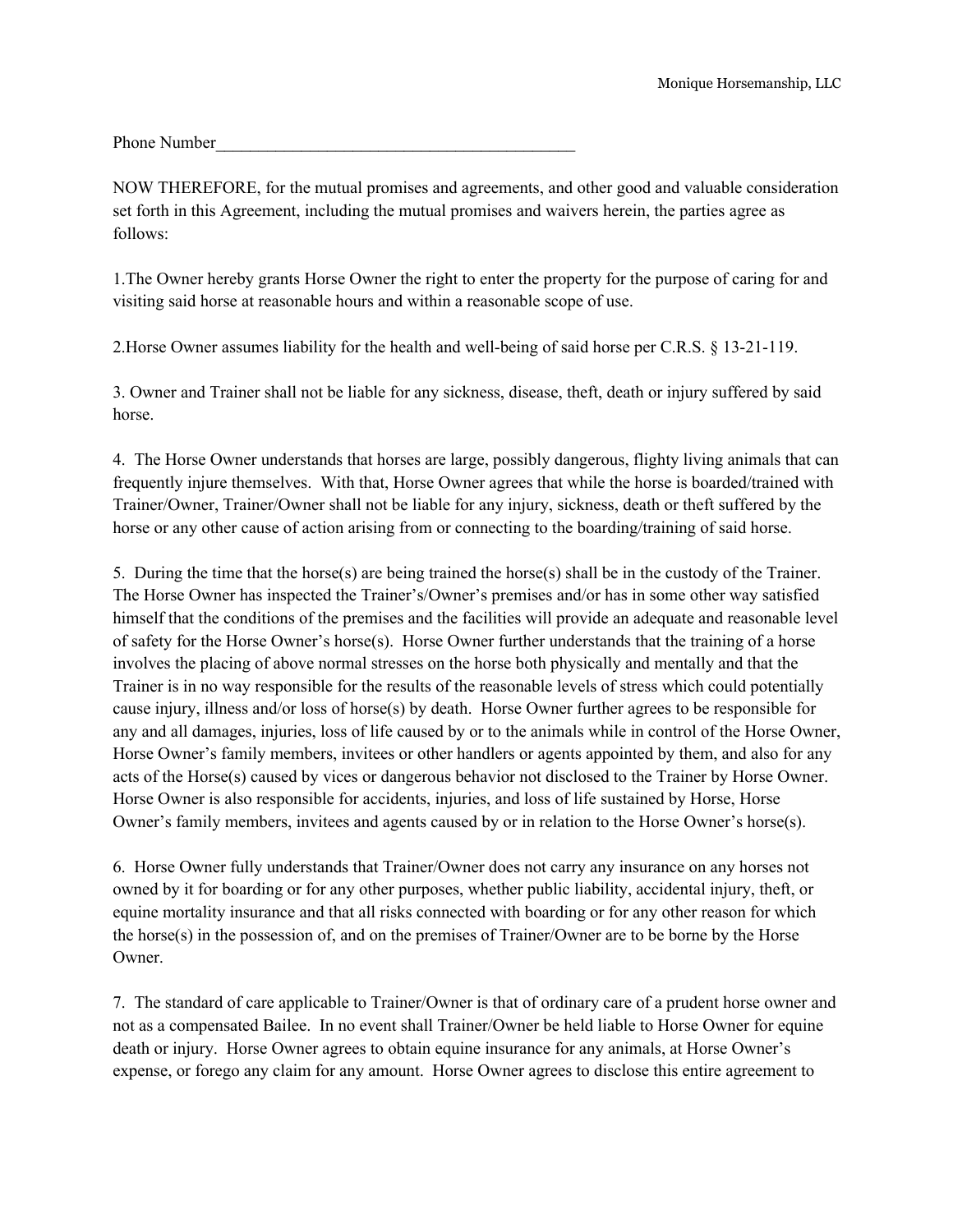Horse Owner's insurance company and provide Trainer with the company's name, address and policy number. Failure to disclose insurance information shall be at the Horse Owner's risk.

Company Name Policy #

8. Each horse(s) shall enter the Trainer's/Owner's premises free from transmissible diseases, and must be effectively wormed, and current on immunizations for this area at least 7 days prior to arriving at the training facility. Trainer will make an effort to keep each horse in good heal but cannot guarantee each horse's health. Horse Owner must present the following up-to-date documents to Trainer prior to the entry of horse onto Trainer's/Owner's premises.

\_\_\_\_\_\_\_ Worming and Immunization Record Negative Coggins Test

8. Trainer shall train said horse. However, Trainer cannot and does not guarantee the effect of the training program or that any particular results will be achieved, since this depends on the individual physical and mental ability of each horse and rider. Trainer reserves the right to terminate this agreement if in Trainer's sole opinion; said horse is dangerous, not trainable, unhealthy, or otherwise unsuited for training. If horse becomes lame or injured no refund will be given unless horse is out of work for two or more weeks of the month. One lesson per week is included with the training package while said horse is in training. No make ups allowed unless prior arrangement is made with trainer.

9.Horse Owner agrees to hold Owner, Trainer and such representatives harmless from any loss, injury, liability, damage, demand or claim incurred in connection with the boarding and training of said horse or by way of Horse Owner, agents and representatives (and their guests) being present on the Owner's property.

10. The Owner is given notice that Trainer/Owner has a right of lien as set forth in the laws of this state, for the amount due for the board and keep of such horse(s), and also for storage and services, and shall have the right, without process of law, to retain said horse(s) and other property until the amount of said indebtedness is discharged. However, Trainer/Owner will not be obligated to retain and/or maintain the horse(s) in question in the event the amount of the bill exceeds the anticipated unregistered value of the horse(s). In the event Trainer/Owner exercises the Trainer's/Owner's lien rights an above-described for non-payment this Agreement shall constitute a Bill of Sale and authorization to process transfer applications from any breed registration as may be applicable to said horse(s) upon affidavit by Trainer's/Owner's representatives setting forth the material facts of the default and foreclosure as well as Trainer's/Owner's compliance with foreclosure procedures as required by law. In the event collection of this account is turned over to an attorney Horse Owner agrees to pay fees, costs, and other related expenses for which a minimum charge of \$1,000.00 will be assessed.

11. Upon written notice to Trainer Horse Owner may terminate this agreement for any reason. Horse Owner is not entitled to a refund. Trainer/Owner shall be paid for all fees incurred up to the termination time. After all fees have been paid in full the agreement is concluded.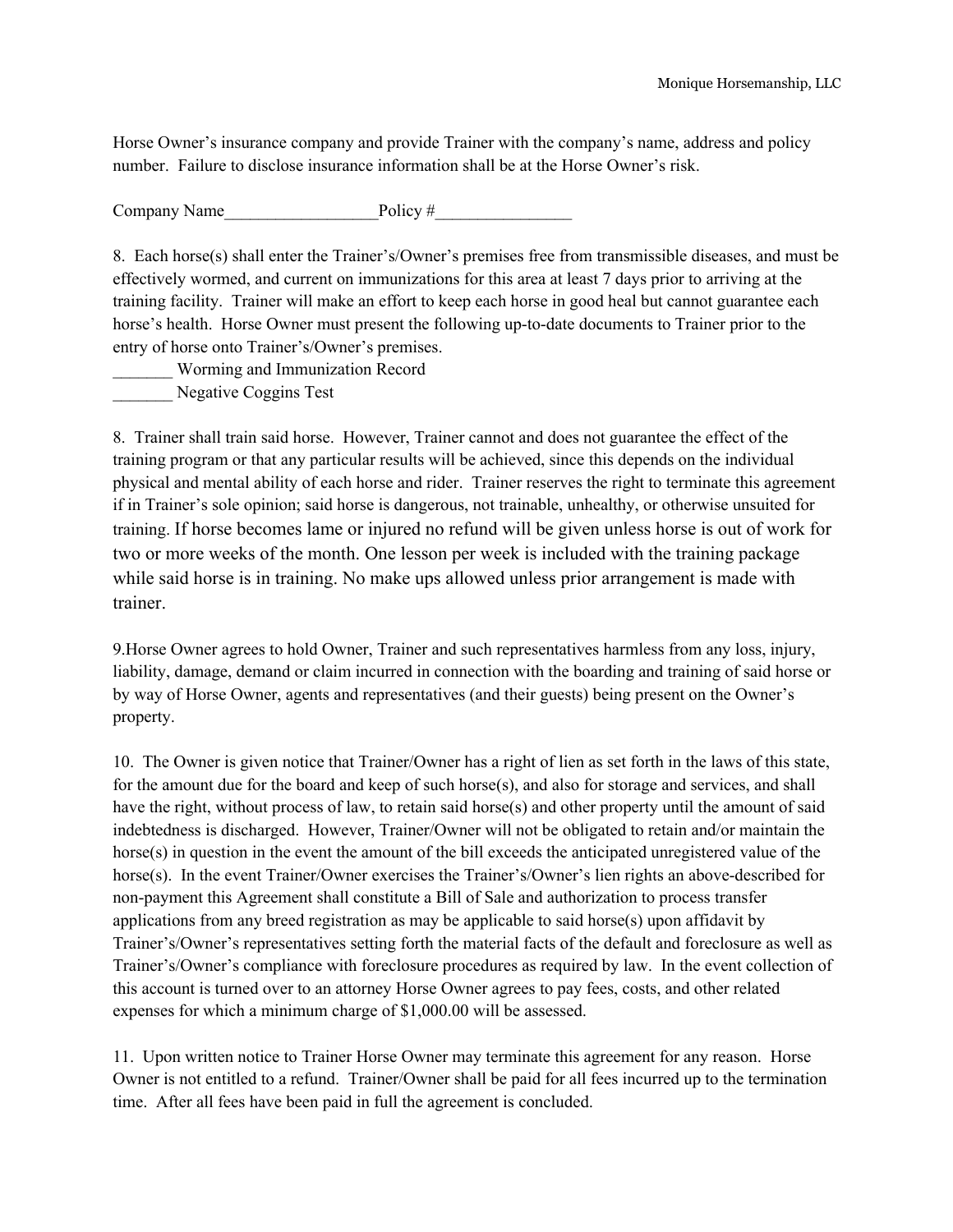12. Board and training due the 1st of each month. A \$25 late fee will be charged on accounts not paid by the 5th of each month.

13. 30 days Notice required on all board and training horses. Horses that are coming in for short term training can discuss prior to training. Short term training must be paid ahead of time.

14.Colorado law governs this Agreement. This Agreement is the entire agreement between the parties and there are no oral or collateral agreements or understandings. This Agreement may only be amended by a document signed by the parties. If any provision is held invalid or unenforceable, all other provisions shall continue in full force and effect. Waiver of a breach of this Agreement shall not operate or be construed as a waiver of any subsequent breach of this Agreement. This Agreement shall inure to the benefit of and be binding upon the Parties and their legal representatives, successors, and permitted assigns. This Agreement is not intended to, and shall not; confer rights on any person or entity not named as a party to this Agreement. In any dispute arising from or relating to this Agreement shall be subject to mandatory mediation prior to mandatory arbitration, the prevailing party shall be awarded its reasonable attorney's fees, costs and expenses, including any attorneys' fees, costs and expenses incurred in collecting upon any judgment, order or award.

WARNING: UNDER COLORADO LAW, AN EQUINE PROFESSIONAL IS NOT LIABLE FOR AN INJURY TO OR THE DEATH OF A PARTICIPANT IN EQUINE ACTIVITIES RESULTING FROM THE INHERENT RISKS OF EQUINE ACTIVITIES, PURSUANT TO SECTION 13-21-119, COLORADO REVISED STATUTES.

Dated this day of \_\_\_\_\_\_\_\_\_\_\_\_\_\_.

Horse Owner

 $\mathbf{B}$ y:

Owner